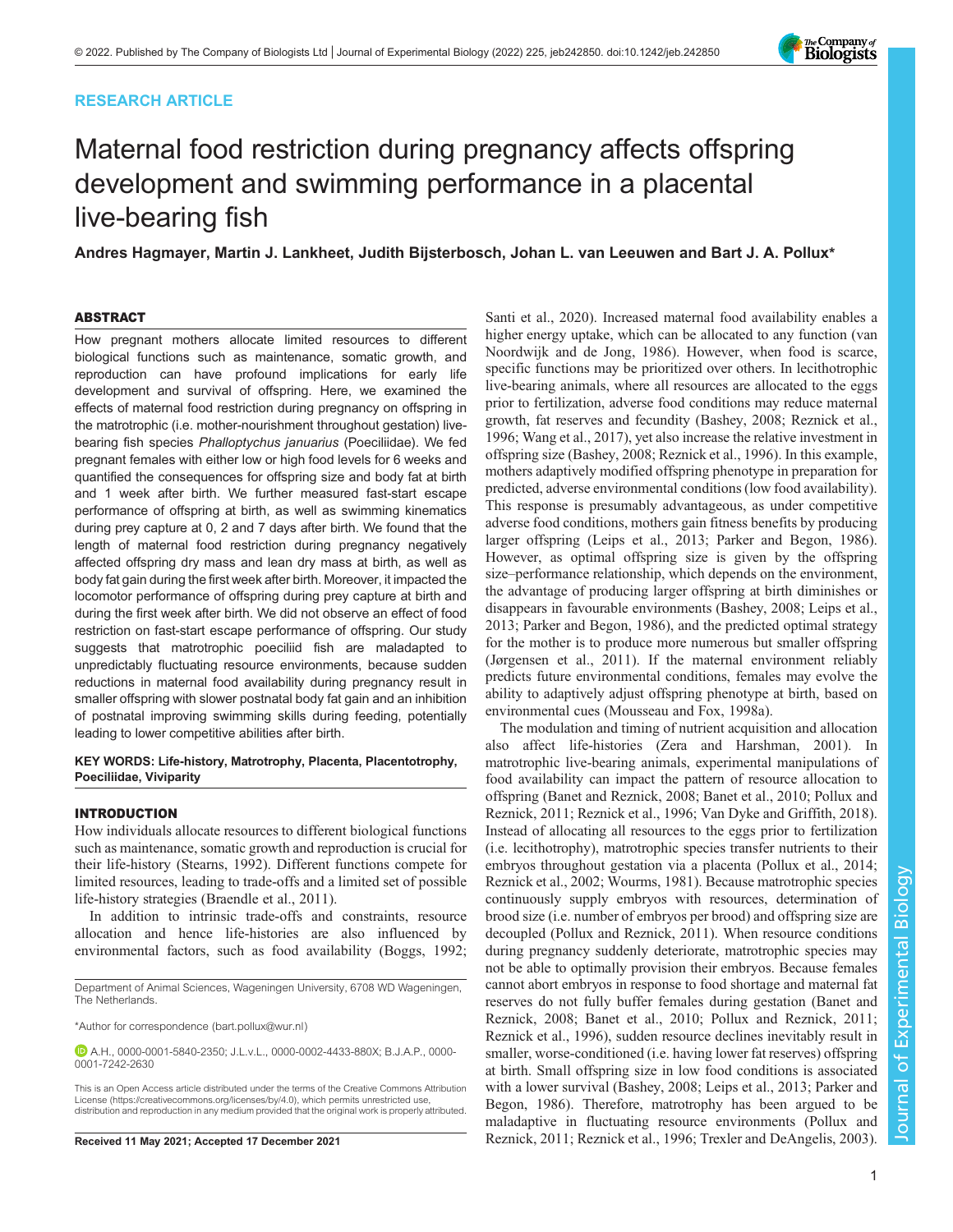Differential resource allocation to offspring size at birth can impact postnatal development and survival ([Mousseau and Fox,](#page-8-0) [1998b\)](#page-8-0). In fish, body size is linked to locomotor performance [\(Gibb](#page-8-0) [et al., 2006](#page-8-0)). Smaller offspring are likely to perform worse on faststart escapes [\(Dial et al., 2016\)](#page-8-0), presumably decreasing survival probability in environments with high predation risks. Prey-capture abilities immediately after birth also heavily depend on swimming performance. Newborn live-bearing fish are super-precocial, having functional prey-capture abilities at birth and relying on active exogenous feeding after birth ([Lankheet et al., 2016\)](#page-8-0). Moreover, they rapidly develop the visuo-motor skills required for prey capture during the first days after birth and effectively improve their success rate, promoting food uptake and survival [\(Lankheet et al., 2016\)](#page-8-0). Offspring size thus affects locomotor performance and preycapturing abilities after birth. However, it is still unknown to what extent restricted maternal food availability during pregnancy affects offspring swimming performance in fast-start escapes and in prey capture after birth.

Here, we examine the effects of maternal food restriction during pregnancy on growth and locomotor performance of offspring after birth in the matrotrophic fish species *Phalloptychus januarius* Hensel 1868 (family Poeciliidae). If matrotrophy is maladaptive under these circumstances, one may expect differences in offspring size as well as locomotor performance. Specifically, we measured: (i) size and body fat of offspring at different ages (i.e. 0 and 7 days), (ii) fast-start escape performance at birth, and (iii) swimming kinematics while feeding during the first week after birth, to quantify immediate and early postnatal effects of food restriction during pregnancy on offspring size, quality, and locomotor performance. As a proxy for locomotor performance, we focused on mean and maximum speed and acceleration of fast starts and feeding actions. By combining the different measurements, we reveal consequences of maternal food restriction for life-history variation and its implications for the quality and performance of newborn fish in a placental species.

# MATERIALS AND METHODS

## Experimental animals

Phalloptychus januarius is endemic to Brazil and is known from coastal drainages in Rio de Janeiro, São Paulo, and Paraná States of Brazil [\(Lucinda, 2005\)](#page-8-0). The *P. januarius* used in this experiment were laboratory born and derived from laboratory stocks originally collected in the Rodrigo de Freitas Lagoon, Rio de Janeiro (Brazil) in November 2006 and held at the Pollux lab (Wageningen University, the Netherlands). In the Rodrigo de Freitas lagoon, P. januarius co-occurs with a variety of piscivorous fish ([Andreata,](#page-8-0) [2012](#page-8-0)), birds [\(Santi et al., 2020\)](#page-8-0) and bats [\(Luz et al., 2011\)](#page-8-0), which collectively may represent a predation risk. Moreover, in their natural habitat they may experience both intra- and interspecies competition for food.

All procedures were approved by the Animal Ethics Committee of Wageningen University and Research ( permit number 2018.W-0022.002).

#### Maternal food treatment during gestation

The timing and length of maternal food restriction during (and prior to) pregnancy may influence offspring development. To test how, we conducted a 7-week experiment in 2019 to study the effects of maternal resource restriction during pregnancy on offspring. Females received ad libitum food for 1 week and were then given either a 'low-food' (LF) or 'high-food' (HF) ration for 6 weeks. Offspring born during the first week of the experiment served as a

control, since they did not suffer from maternal food restriction. Offspring born during the second week were (indirectly) 'exposed' to maternal food restriction only during the last 25% of their development (embryonic development in P. januarius takes approximately 4 weeks until birth; [Pollux and Reznick, 2011\)](#page-8-0). Offspring born during the 3rd week were exposed during the second half of their development and offspring born during the 4th week during the last 75% of their development. Offspring born during week 5–7 were exposed during 100% of their development, but differed in the length of additional maternal food restriction prior to the start of their development: i.e. 0 weeks for offspring born during the fifth week to 2 weeks for offspring born during the seventh week.

Prior to the experiment, we set up 50 8-litre aquaria, each containing one mature male and female Phalloptychus januarius. This is a particularly interesting study species within the context of this study, because it has superfetation [\(Pollux et al., 2009](#page-8-0)): the ability to carry 7 to 14 temporally overlapping broods at different developmental stages. This means that over the course of the experiment each female will give birth to offspring that have been exposed to maternal food restriction during a different developmental period and for a different length of time. All fish were fed ad libitum prior to the start of the experiment, at which time the males were removed. Females were re-mated once overnight, after 3 weeks, to ensure a sufficient supply of sperm. There was a fourfold difference in food quantity between the LF and HF treatments, consisting of either 25  $\mu$ l (LF) or 100  $\mu$ l (HF) liver paste in the morning and 25 μl or 100 μl of newly hatched brine shrimp (Artemia salina) in the afternoon. Previous experiments indicated that the LF rations were sufficient to sustain reproduction while the HF rations were close to ad libitum feeding ([Pollux and Reznick,](#page-8-0) [2011\)](#page-8-0). We measured female body length (to the nearest mm) and wet mass (to the nearest 0.1 mg) at the beginning of the food treatment (i.e. after week 1) and at the end of the experiment (i.e. after week 7).

#### Collection of offspring for various measurements

Experimental tanks were checked daily during the 7-week experiment for the presence of newborn offspring. These offspring were subsequently used for various experimental procedures: one randomly selected subset of offspring was used to measure dry mass and body fat (on day 0 and 7 after birth) using established protocols [\(Supplementary Materials and Methods 1](https://journals.biologists.com/jeb/article-lookup/DOI/10.1242/jeb.242850)). A second subset was used to quantify the fast-start escape performance (on day 0) and swimming kinematics during feeding (on day 0, 2 and 7 after birth) (see below for more details).

### Locomotor performance of offspring

Individual fish were isolated in Petri dishes (Ø 55 mm) and stored in an incubator at 24°C. The fish were subsequently transferred to an experimental set-up to record either the fast-start escape performance on day 0 or the swimming kinematics during feeding on day 0, 2 and 7 after birth. The fish were filmed from the dorsal side against an array of LEDs behind a white, translucent plate using a high-speed video camera ([Supplementary Materials and](https://journals.biologists.com/jeb/article-lookup/DOI/10.1242/jeb.242850) [Methods 2](https://journals.biologists.com/jeb/article-lookup/DOI/10.1242/jeb.242850)). The water level was kept at 5 mm to minimize vertical movements of the fish (average body length of newborn offspring: ∼7 mm). Following the performance measurements, the fish were euthanized and preserved to measure dry mass and fat content ([Supplementary Materials and Methods 1](https://journals.biologists.com/jeb/article-lookup/DOI/10.1242/jeb.242850)).

## Fast-start escape response

Throughout the experiment, up to 15 offspring were collected each Monday and Thursday (if available) to measure escape performance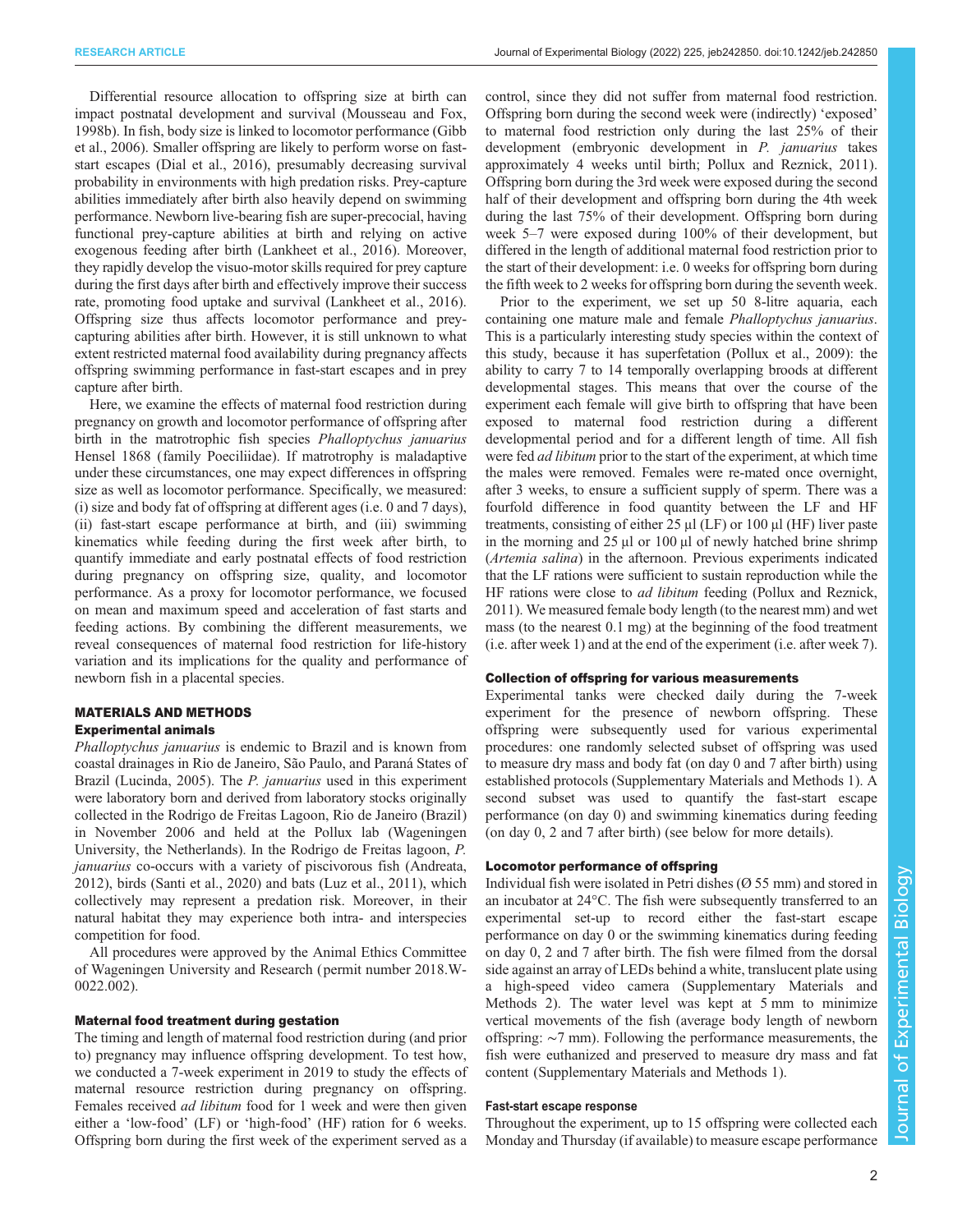<span id="page-2-0"></span>at birth. For this, the fish were transferred to smaller Petri dishes (Ø 35 mm). A maximum of 5 dishes, each containing a single fish, were simultaneously filmed. The fast-start escape manoeuvre was initiated after a 5 min acclimation period by dropping a weight on the plate. Fish were allowed to recover for 5 min, before initiating a second and third fast start.

#### Swimming kinematics during feeding

Throughout the experiment up to 18 offspring were collected each Tuesday and Wednesday (if available) to measure swimming kinematics during feeding. The fish were held in the incubator at a 12 h light:12 h dark cycle for 1 week and fed daily ad libitum with newly hatched Artemia. Swimming kinematics during feeding were measured on day 0, 2 and 7 after birth. A maximum of 9 dishes, each containing a single fish, were simultaneously filmed (Fig. 1A). After an initial 5 min acclimation period, the swimming kinematics were first recorded for 5 min without food present (control). Subsequently, ∼30 newly hatched Artemia were added to each Petri dish to trigger feeding responses. The swimming kinematics were recorded for another 5 min. To sufficiently motivate offspring to feed, there was no additional food supplied prior to the feeding trials. The resolution in our videos was too low to track individual Artemia, therefore we lack information about prey-capture success of individual fish.



Fig. 1. Experimental set-up to record swimming kinematics during feeding and fast-start escape performance. (A) Fish were filmed at high speed from the dorsal side. For (i) a maximum of 9 Petri dishes, each with a single fish, were placed on pre-defined positions on the plate (arranged in a 3×3 pattern). For (ii), a maximum of 5 dishes were placed on the plate (arranged in a 1×5 pattern). Fast-start escapes were initiated by dropping a weight on the plate (\*). (B) Speed profiles of all fast-start escapes (n=270 fast starts). Dashed vertical line indicates the time at which the weight was released to trigger an escape maneuver. Solid black curve shows the overall mean speed. Mean and maximum performance parameters were extracted from a period that was sufficiently long to perform a fast start (light red rectangle). Fish were considered as having 'responded' if their speed during a 7 frame window around the maximum of the overall mean speed (thick red line) exceeded the threshold of 60 mm s<sup>−1</sup> (thin red line). (C) Histogram of all instant fast-start speeds observed in the light red rectangle shown in B. The histogram shows two peaks, which correspond to individuals that have either responded to the stimulus or not. The response threshold for a fast start (thin red line in B and C) was defined as the speed observed at the minimum frequency in between the two peaks (60 mm s−<sup>1</sup> ). (D) Example time trace of speed during an individual measurement of swimming kinematics while feeding. Mean and maximum locomotor performance parameters were extracted from the 5 min control period (grey line; no food available), and 5 min with available food (red line). The period during which food was supplied (grey rectangle) was filtered out to remove disturbances due to the experimenter. (E) Histogram of all instant speeds observed during the measurements of swimming kinematics while feeding. Grey: 5 min control period (no food present; n=162 fish); red: 5 min feeding period (n=161 fish). Solid lines correspond to the (i) overall mean speed and (ii) mean of speeds above 95% quantile.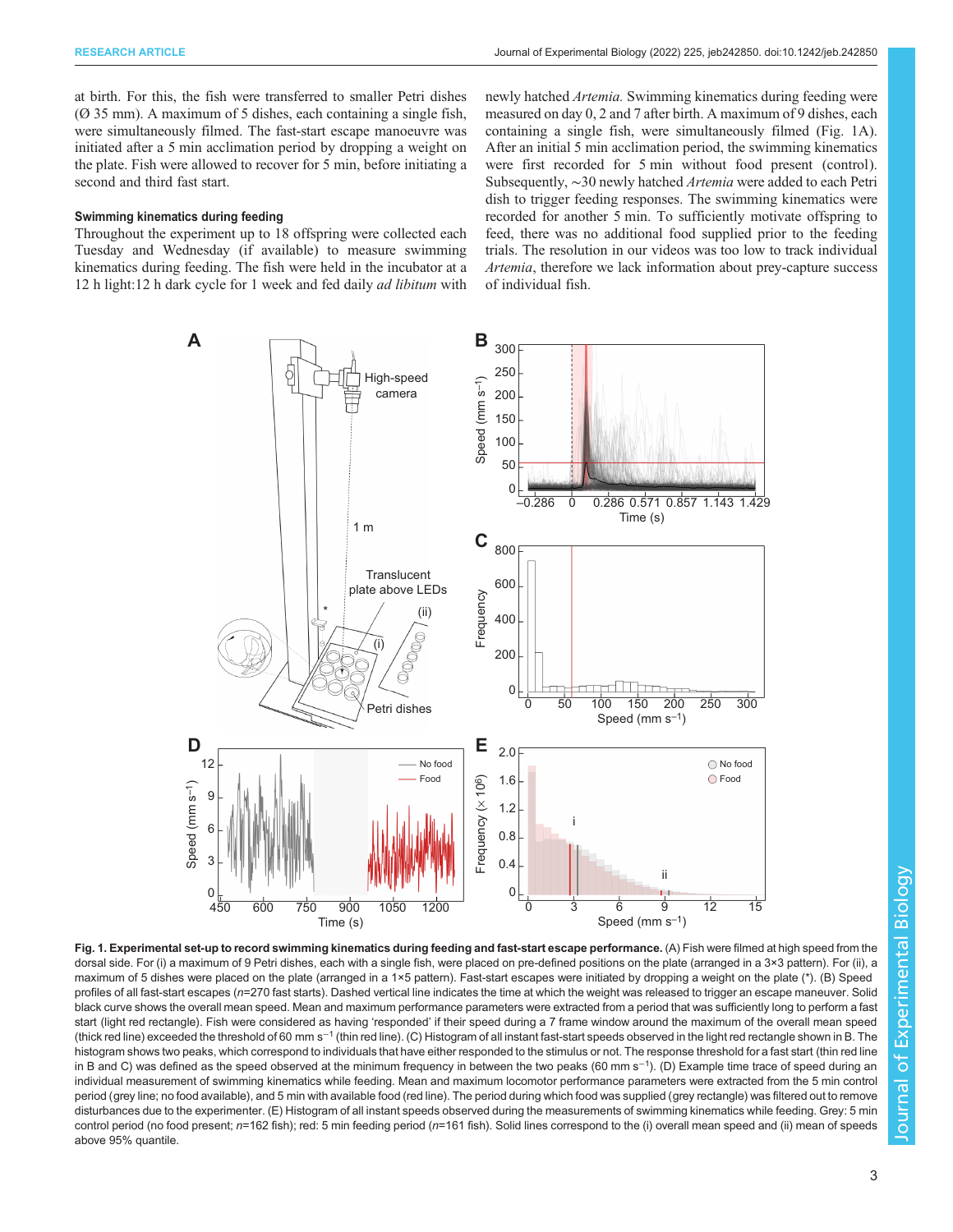#### Video analysis

We used an in-house developed Python program to track the fish's silhouette in real-time and to automatically extract the location of the center of mass through time. Using the fish's position, we calculated swimming speed and linear acceleration ([Supplementary](https://journals.biologists.com/jeb/article-lookup/DOI/10.1242/jeb.242850) [Materials and Methods 3\)](https://journals.biologists.com/jeb/article-lookup/DOI/10.1242/jeb.242850). As a proxy for locomotor performance, we extracted the mean and maximum speed and acceleration for each fast start and food response. For fast starts, we used a period after releasing the weight, which was sufficiently long to capture the response (0–0.157 s; [Fig. 1](#page-2-0)B). Response intervals thus included a baseline during the time it took for the weight to hit the plate. Speed profiles were considered as fast-start responses if the speed during a 7 frame (0.103–0.120 s) window around the maximum of the overall mean speed exceeded the threshold of 60 mm s−<sup>1</sup> [\(Fig. 1](#page-2-0)B, C). For food responses, we used the 5 min control period (no Artemia present), as well as the 5 min feeding period [\(Fig. 1D](#page-2-0)). Because extreme values for speed and acceleration are relatively sensitive to measurement noise, we defined the maximum speed and acceleration as the mean of the values above the 95% quantile, rather than the actual maximum values ([Fig. 1](#page-2-0)E).

#### Statistical analysis

All estimations were carried out in a Bayesian framework using the MCMCglmm package [\(https://CRAN.R-project.org/package=](https://cran.r-project.org/package=MCMCglmm) [MCMCglmm;](https://cran.r-project.org/package=MCMCglmm) [Hadfield, 2010\)](#page-8-0) in R v. 3.5 ([https://www.r-project.](https://www.r-project.org) [org/](https://www.r-project.org)). Multivariate models allowed for the covariance between the residuals of all responses. Convergence was assessed by visual examination of the traces and the autocorrelations of the parameter chain was checked to be less than 0.1.

To identify potential effects of maternal food restriction on maternal wet mass and standard length, each trait was fitted in a univariate LMM. Fixed effects included treatment (LF or HF), experimental day (9 or 51), as well as treatment×day. In the case of maternal wet mass, maternal standard length was fitted as an additional covariate to quantify mass changes relative to length. Maternal identity was fitted as random intercept to correct for maternal variance sources not accounted for by the fixed effects [\(Hagmayer et al., 2018\)](#page-8-0). Females that were not pregnant at the end of the experiment  $(n=2)$  or that died before  $(n=3)$ , were excluded from the analysis. In addition, maternal fecundity was fitted in a GLMM using a log link for the Poisson-distributed response. Fixed effects included treatment, experimental week  $(1-7)$ , as well as treatment×week. Maternal identity was fitted as random intercept (see above).

The effects of maternal food restriction on offspring phenotypic traits (dry mass, lean mass and body fat) were analysed by fitting all traits in a multivariate LMM as a function of treatment (LF or HF). Additional fixed effects included experimental day (day), day<sup>2</sup>, age (0 or 7 days), treatment×day, and treatment×age. Another fixed effect specified whether the offspring were found alive or dead. The probability of finding alive offspring significantly decreased throughout the experiment ( $\beta_{\text{post.mean}} = -0.065$ ,  $P_{\text{MCMC}} = 0.001$ ), but did not differ between food treatments ( $\beta_{\text{postmean}}$ =0.008,  $P_{\text{MCMC}}$ =0.732). The cause of the increasing frequency of dead offspring is unclear and warrants further research. Maternal identity was fitted as random intercept (see above). To optimize normality and homoscedasticity of the model residuals, body fat was squareroot transformed.

For fast-start escapes we first analysed the probability of an individual to 'respond', which is used as a proxy for the behavioural propensity to react to the startle stimulus. To model the potential effects of treatment, the individual's response (yes or no) was fitted

as a function of treatment (LF or HF), experimental day, as well as treatment×day in a GLMM using a logit link for the binomialdistributed response. Secondly, the mean and maximum speed and acceleration (all ln-transformed) of identified responses were fitted in a multivariate LMM. Fixed effects were treatment, experimental day, as well as treatment×day. In both models, maternal identity and Petri dish position were fitted as random intercepts. The latter accounts for potential effects of the Petri dish position relative to the camera and stimulus (i.e. location of weight drop). Moreover, offspring and replicate trial identity were fitted as random intercepts to account for pseudo-replication and for variation through habituation to the stimulus, respectively.

Likewise, the effects of maternal food restriction on swimming kinematics during feeding were analysed by fitting the mean and maximum speed and acceleration (all ln-transformed) in a multivariate LMM. To specifically quantify the effect of food supply, the model was fitted to the locomotor performance parameter extracted during: (i) the 5 min control period (no food supply) and (ii) the 5 min feeding period. To reduce model complexity, data from the two periods were analysed in separate models. Fixed effects included treatment (LF or HF), experimental day, age  $(0, 2 \text{ or } 7 \text{ days})$ , treatment×day and treatment×age. Maternal and offspring identity, as well as Petri dish position were fitted as random intercepts (see above).

### RESULTS

## Maternal length, wet mass, and fecundity

At the beginning of the food treatment, maternal standard length (SL) did not significantly differ between LF and HF females ( $\beta_{\text{post-mean}}$ =−0.615,  $P_{\text{MCMC}}$ =0.296). However, maternal wet mass was significantly lower for a given length in HF females  $(\beta_{\text{post-mean}}=-0.029, P_{\text{MCMC}}=0.008; \text{ Fig. S1}).$  Over the course of the experiment, LF and HF females both showed an increase in SL [\(Fig. S1A](https://journals.biologists.com/jeb/article-lookup/DOI/10.1242/jeb.242850)). LF females, however, lost significantly more mass for a given length compared with HF females (0.08 vs. 0.03 g;  $P_{\text{MCMC}}$ =0.004; [Fig. S1B](https://journals.biologists.com/jeb/article-lookup/DOI/10.1242/jeb.242850)). Finally, maternal fecundity did not significantly change throughout the experiment  $(\beta_{\text{post-mean}}=0.021,$  $P_{\text{MCMC}}$ =0.374) and did not differ between food treatments  $(\beta_{\text{post.mean}}=0.006, P_{\text{MCMC}}=0.882).$ 

#### Offspring size and body composition at birth

The dry mass and lean mass of offspring at birth significantly decreased throughout the 6-week food treatment in both LF (dry mass:  $\beta_{\text{post-mean}} = -0.010$ ,  $P_{\text{MCMC}} < 0.001$ ; lean mass:  $\beta_{\text{postmean}} = -0.008$ ,  $P_{\text{MCMC}} < 0.001$ ) and HF females (dry mass:  $β<sub>postmean</sub> = -0.003, P<sub>MCMC</sub> = 0.012$ ; lean mass:  $β<sub>post-mean</sub> = -0.002$ ,  $P<sub>MCMC</sub>=0.038$ ; however, this decrease was stronger in LF females [\(Fig. 2](#page-4-0)A,B, left panels). As a result, the offspring born at the end of the experiment (i.e. experimental week 7) were significantly lighter and leaner for LF than HF females (dry mass:  $\beta_{\text{postmean}} = -0.251$ ,  $P_{MCMC}$ <0.001; lean mass:  $\beta_{\text{post-mean}}$ =-0.228,  $P_{MCMC}$ <0.001; [Fig. 2A](#page-4-0),B, left panels). Offspring body fat significantly decreased throughout the food treatment ( $\beta_{\text{post-mean}} = -0.001$ ,  $P_{\text{MCMC}} = 0.010$ ; [Fig. 2](#page-4-0)C, left panel), but did not differ between LF and HF females  $(\beta_{\text{post.mean}}=-0.001, P_{\text{MCMC}}=0.110).$ 

#### Offspring size and body composition 7 days after birth

Fish held in the laboratory for 1 week to measure swimming kinematics during feeding were additionally used to study growth after birth. The difference in dry mass, lean mass, and body fat at birth observed at the end of the experiment persisted during the first week after birth [\(Fig. 2A](#page-4-0)–C, right panels). The body fat of offspring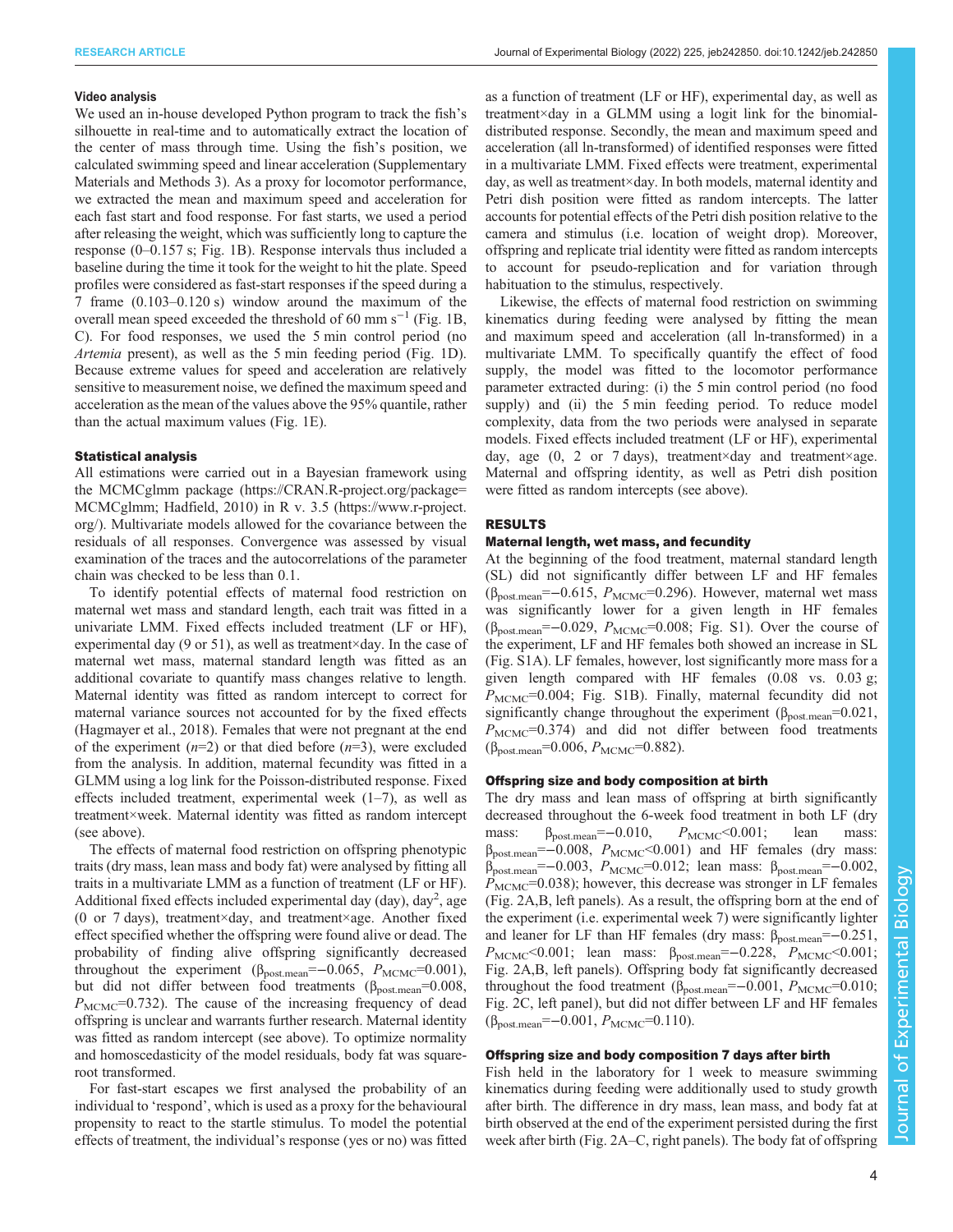<span id="page-4-0"></span>

from HF females slightly increased during the first week after birth relative to offspring from LF females, resulting in a significantly different body fat of one-week-old offspring ( $\beta_{\text{post.mean}} = 4.1 \times 10^{-2}$ ,  $P_{\text{MCMC}}$ =0.040; Fig. 2C, right panel).

#### Offspring fast-start escape response at birth

The probability of offspring responding to the stimulus tended to increase throughout the 7-week experiment, although not significantly ( $\beta_{\text{post-mean}}$ =0.044,  $P_{\text{MCMC}}$ =0.056). This increase was similar in both food treatments ( $\beta_{\text{post-mean}}$ =-0.010,  $P_{\text{MCMC}}$ =0.796; Fig. 2. The effect of maternal food treatment in Phalloptychus januarius during pregnancy on offspring phenotypic traits. (A) Dry mass, (B) lean dry mass and (C) body fat (±95% CI) ( $n_{LF}=300$ ,  $n_{HF}=287$ ). Left panels in A–C show effect of the length of maternal food treatment during pregnancy on offspring traits at birth for offspring born during the 7-week experiment [in the first week, all females received ad libitum food, the dashed vertical line indicates the start of the 6-week food treatment; blue: low food (LF); red: high food (HF)].  $P_{MCMC}$ values for the interaction between experimental day and treatment are given at the top. Right panels in A–C show increase in offspring dry mass, lean dry mass and body fat during the first week after birth, predicted for offspring that were born at the end of the 7-week experiment for both food treatments. Estimates are based on fish that were held in the laboratory for 1 week to measure swimming kinematics during feeding. Dashed lines represent linear fits throughout the posterior samples of a given food treatment.  $**P_{MCMC}$ ≤0.001,  $*P_{MCMC}$ ≤0.05,  $P_{MCMC}$ >0.05, n.s.

[Fig. 3A](#page-5-0)). Likewise, the mean and maximum speed and acceleration during the fast start did not significantly change throughout the experiment, nor did it significantly differ between food treatments [\(Fig. 3](#page-5-0)B–E).

### Offspring swimming kinematics while feeding in the first week after birth

Prior to the start of the food treatment (i.e. left of the dashed lines in [Fig. 4](#page-6-0)), HF offspring showed a lower mean and maximum speed and acceleration at birth compared with LF offspring ([Fig. 4A](#page-6-0)–D, left panels). As food availability had not been manipulated at this stage, this indicates a random bias in maternal, and hence offspring, phenotypes at the beginning of the experiment. This difference in swimming kinematics during feeding at birth diminished during the experiment. Maternal food restriction during pregnancy, therefore, had a significant effect on swimming kinematics during feeding. Specifically, the mean and maximum speed and acceleration did not significantly change throughout the experiment in LF offspring  $(v_{\text{mean}}: \beta_{\text{post-mean}} = -0.2 \times 10^{-3}, P_{\text{MCMC}} = 0.948; v_{\text{max}}:$  $β<sub>post.mean</sub> = -1.0×10<sup>-3</sup>, P<sub>MCMC</sub> = 0.584; **a**<sub>mean</sub>: β<sub>post.mean</sub> = -1.3×10<sup>-3</sup>,$  $P_{\text{MCMC}}$ =0.576;  $a_{\text{max}}$ :  $\beta_{\text{postmean}}$ =-0.8×10<sup>-3</sup>,  $P_{\text{MCMC}}$ =0.686), but significantly increased throughout the experiment in HF offspring  $(v_{\text{mean}}: \beta_{\text{post-mean}}=0.012, P_{\text{MCMC}}<0.001; v_{\text{max}}: \beta_{\text{post-mean}}=0.007,$  $P_{\text{MCMC}}$ =0.002;  $a_{\text{mean}}$ :  $\beta_{\text{post-mean}}$ =0.008,  $P_{\text{MCMC}}$ =0.010;  $a_{\text{max}}$ :  $β<sub>post-mean</sub>=0.005, P<sub>MCMC</sub>=0.034).$ 

Furthermore, there was a clear ontogenetic effect on the swimming kinematics while feeding during the first week after birth, with 2-day-old [\(Fig. 4A](#page-6-0)–D, middle panels) and 7-day-old [\(Fig. 4A](#page-6-0)–D, right panels) offspring of both food treatments showing increasingly higher speed and acceleration than newborn offspring [\(Fig. 4](#page-6-0)A–D, left panels). This ontogenetic effect was further influenced by maternal food availability during pregnancy, with the locomotor performance of HF offspring improving relative to that of LF offspring. This resulted in significant differences in most, but not all, kinematic parameters between both food treatments in 1-week-old offspring born at the end of the experiment ( $v_{\text{mean}}$ :  $\beta_{\text{post-mean}}$ =1.414,  $P_{\text{MCMC}}$ =0.028;  $v_{\text{max}}$ :  $\beta_{\text{post-mean}}$ =1.951,  $P_{\text{MCMC}}$ =0.020;  $\mathbf{a}_{\text{mean}}$ :  $\beta_{\text{post-mean}}$ =0.340,  $P_{\text{MCMC}}$ =0.034;  $\mathbf{a}_{\text{max}}$ :  $\beta_{\text{post.mean}} = 0.646$ ,  $P_{\text{MCMC}} = 0.058$ ; [Fig. 4](#page-6-0)A–D, right panels). Interestingly, the segregation in locomotor performance between LF and HF offspring throughout the experiment and during the first week after birth was only apparent when food was supplied: during the 5 min control period (i.e. before food was supplied), LF and HF offspring showed similar mean and maximum speed and acceleration ([Fig. S2\)](https://journals.biologists.com/jeb/article-lookup/DOI/10.1242/jeb.242850). This suggests that the length of maternal food restriction during pregnancy likely affects the feeding capabilities of offspring.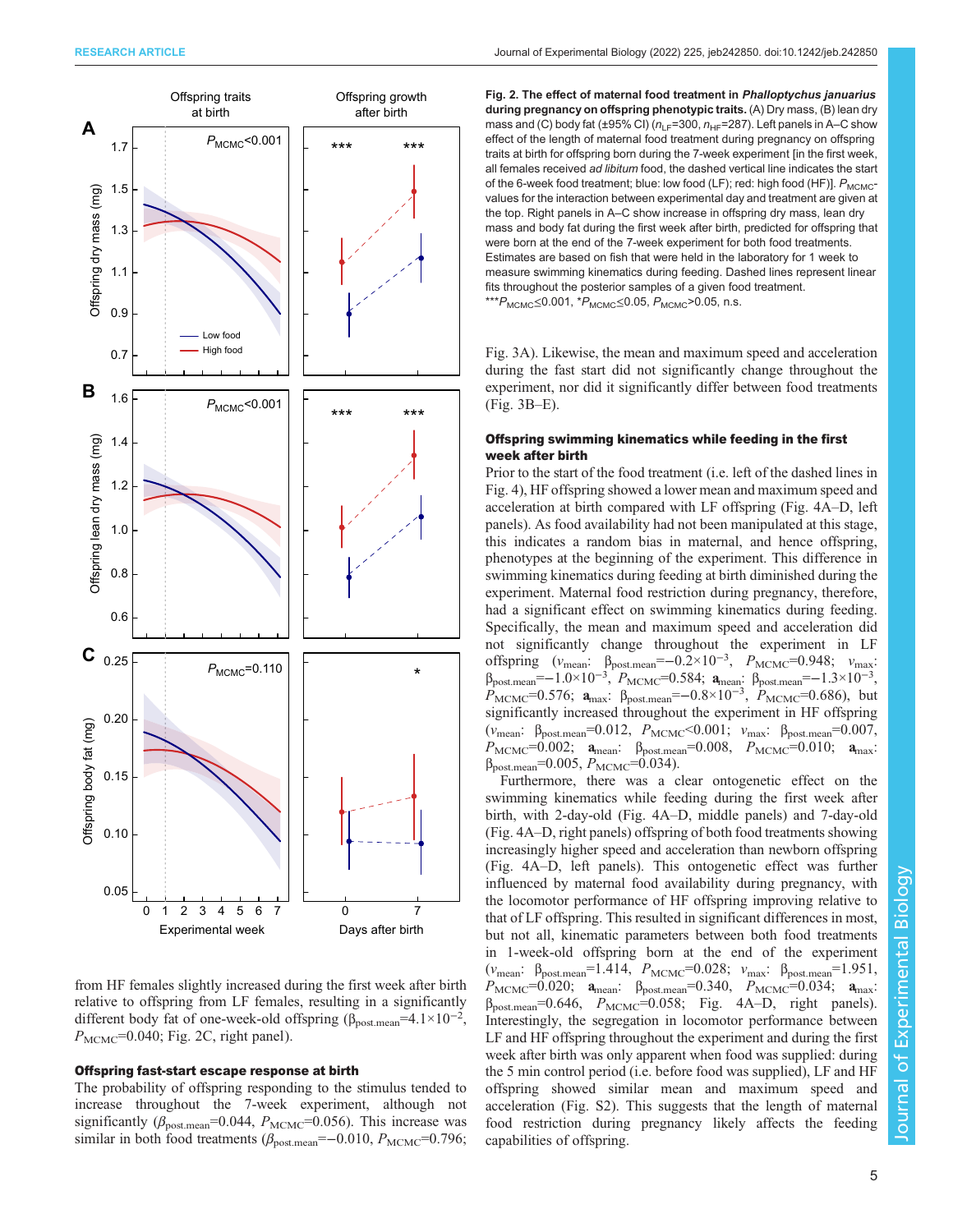<span id="page-5-0"></span>

Fig. 3. The effect of the length of maternal food treatment in P. januarius during pregnancy on offspring fast-start performance at birth. (A) Probability of newborn offspring response to the stimulus during fast-start trials (±95% CI) ( $n_{LF}=94$ ,  $n_{HF}=113$ ). The responsiveness is predicted for both food treatments (blue: low food; red: high food) and throughout the experiment. The dashed vertical line indicates the start of the 6-week food treatment. P<sub>MCMC</sub>-value for the interaction between experimental day and food treatment is given at the top. (B-E) Swimming performance of newborn offspring during fast-start escape response ( $n_1_F=24$ ,  $n_{HF}=31$ ). During the 7-week experiment, newborns were collected weekly to assess 4 swimming kinematic parameters: mean speed (B), maximum speed (C), mean acceleration (D) and maximum acceleration (E) (±95% CI) at birth. These parameters are predicted for both food treatments (blue: low food; red: high food) and throughout the experiment. The dashed vertical line indicates the start of the 6-week food treatment. P<sub>MCMC</sub>-values for the interaction between experimental day and treatment are given at the top.

## **DISCUSSION**

We examined to what extent the length of maternal food restriction during pregnancy affects size, quality, and performance of offspring in the matrotrophic live-bearing fish species P. januarius. Females that were fed a low food ration (LF) during gestation produced offspring with significantly lower dry mass and lean dry mass with a tendency of having fewer fat reserves at birth compared with females fed with a high food ration (HF). The longer the maternal food treatment during (and prior to) pregnancy, the more pronounced were these phenotypic differences. Furthermore, these differences persisted (dry mass and lean dry mass), or became even more pronounced (body fat), during the first week after birth, suggesting slower postnatal body fat gain of the smaller offspring. Maternal food restriction during pregnancy did not impact the faststart escape performance of offspring at birth; however, it did influence several swimming kinematic parameters while feeding during their first week after birth. Together, our findings show that maternal food restriction during pregnancy adversely affects offspring size, postnatal body fat gain, postnatal improvement of locomotor performance, and hence possibly their competitive abilities [\(Bashey, 2006\)](#page-8-0) after birth.

## Effects of maternal food restriction on offspring fast-start escape performance at birth

The probability of offspring responding to a startle stimulus tended to increase over the course of the experiment, for both treatments. Fish may vary their neural threshold for triggering a fast-start response [\(Wakeling, 2006\)](#page-9-0) depending on stress levels or health condition [\(Chick and Van Den Avyle, 2000\)](#page-8-0). Fast escapes are energetically expensive and cannot be repeated at a high rate [\(Frith, 1990\)](#page-8-0). The observed increase in response rate might thus reflect the modulation of a neuronal threshold, presumably in the Mauthner neurons that mediate the response, or in neurons that stimulate the Mauthner neurons. However, it is currently unclear why the probability to induce a startle response increased over the course of the experiment.

In studying the fast-start escape behaviour, we have at least partially accounted for a change in motivation or threshold by selecting only trials with a clear response to the stimulus. This is important because differences in motivation can introduce noise and variability in the response parameters [\(Losos et al., 2002\)](#page-8-0). In general, the fast-start escape performance depends on physiological and mechanical muscle properties, as well as muscle activation and body form parameters [\(Fleuren et al., 2019;](#page-8-0) [Wakeling, 2006\)](#page-9-0).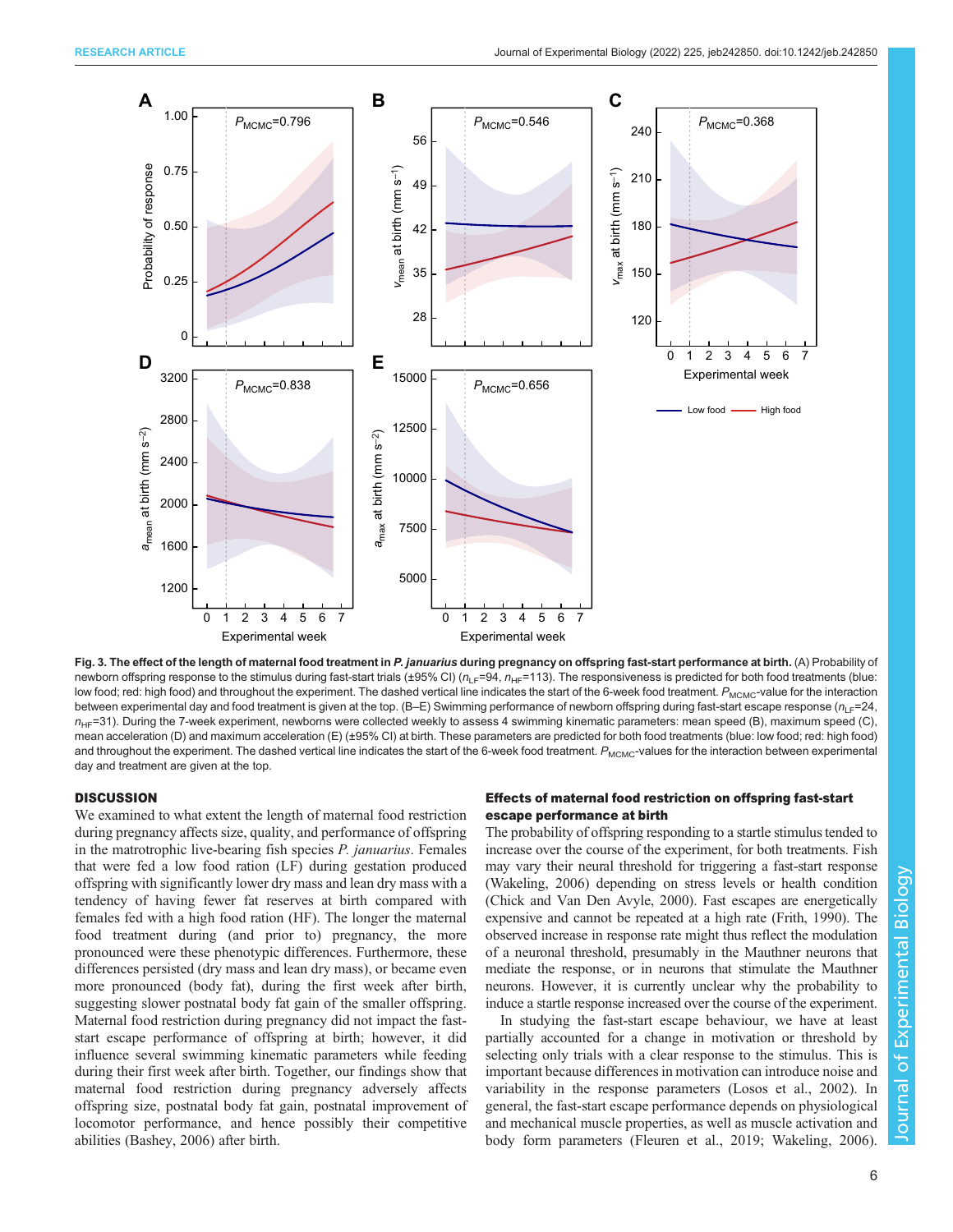<span id="page-6-0"></span>

Fig. 4. The effect of the length of maternal food treatment in P. januarius during pregnancy on the swimming kinematics of offspring while feeding. During the 7-week experiment, newborns were collected weekly to assess 4 swimming kinematic parameters: mean speed (A), maximum speed (B), mean acceleration (C) and maximum acceleration (D) (±95% CI). These parameters are predicted throughout the experiment for both food treatments (blue: low food; red: high food) at 3 different ages: at birth (0 days, left panels), 2 days (middle panels) and 7 days (right panels). The dashed vertical line indicates the start of the 6-week food treatment. Significance codes are given at the top for the difference between both food treatments at the start of the food treatment and at the end of the experiment.  $n_{\text{LE}}=183$ ,  $n_{\text{HE}}=135$ ; \*\*\* $P_{\text{MCMC}}$ ≤0.001, \*\* $P_{\text{MCMC}}$ <0.01, \* $P_{\text{MCMC}}$ ≤0.05,  $P_{\text{MCMC}}$ >0.05, n.s.

Larger fish typically achieve higher maximum velocities during fast starts owing to larger muscle mass and body length, and production of greater bending moments ([Dial et al., 2016; Gibb et al., 2006](#page-8-0); [Voesenek et al., 2020](#page-9-0); [Wakeling, 2006\)](#page-9-0). Since LF offspring are born significantly lighter and leaner at the end of the experiment compared with HF offspring, it is surprising that we do not find an effect on their fast-start escape performance ([Dial et al., 2016\)](#page-8-0). This may be due to a low statistical power to detect significant

differences because our response selection removed about 67% of the data [\(Fig. 1](#page-2-0)B). Although additional analyses with different response thresholds indicate that these findings are relatively robust [\(Supplementary Materials and Methods 4; Figs S3](https://journals.biologists.com/jeb/article-lookup/DOI/10.1242/jeb.242850)–S5), we have to be cautious when concluding that maternal food restriction does not impact fast start escapes at birth. Future studies should try to maximize sample sizes to yield extended measurements of locomotor performance.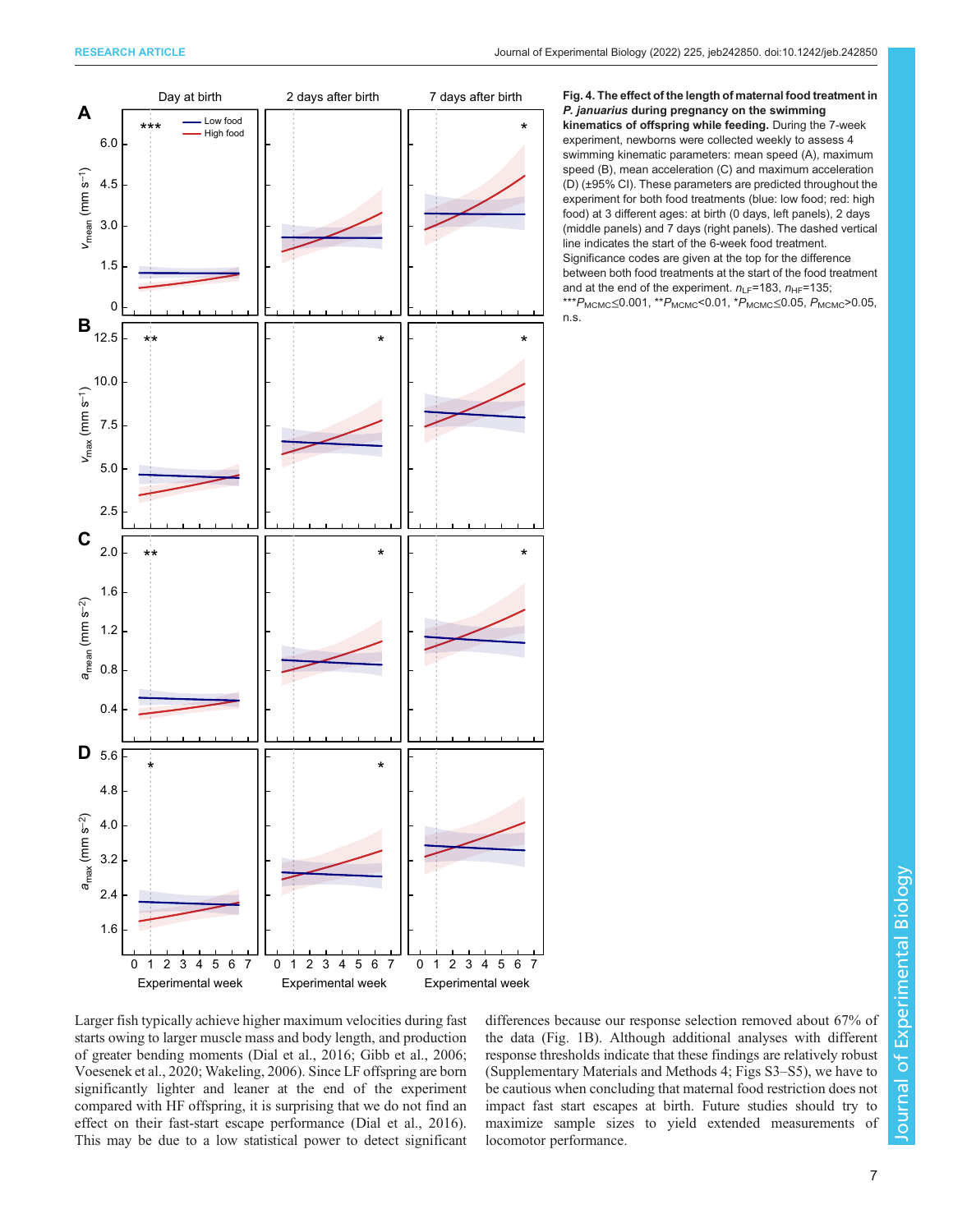## Effects of maternal food restriction on offspring swimming kinematics during feeding

Newborn poeciliid fish are super-precocial, having functional preycapture abilities at birth and relying on active exogenous feeding after birth (e.g. Girardinus metallicus; [Lankheet et al., 2016](#page-8-0)). Their prey-capturing ability undergoes a rapid integrated development of the visuo–motor system in the first days after birth. Swimming speed and acceleration are key parameters determining prey-capture success rate [\(Lankheet et al., 2016](#page-8-0)). In *P. januarius*, these parameters improve rapidly after birth: 1-week-old offspring showed higher mean and maximum speeds and accelerations than newborn offspring, both in LF and HF offspring. However, the locomotor performance during feeding improved significantly faster in HF offspring compared with that of LF offspring, during the first week after birth. Interestingly, this difference in locomotor performance cannot be explained by differences in ontogenetic growth between HF and LF offspring, because (i) although HF offspring were larger at birth than LF offspring, they showed similar increases in size during the first week after birth, and (ii) the segregation in locomotor performance between LF and HF offspring was only apparent when food was supplied. This suggests that maternal food availability during pregnancy affects the postnatal maturation of tissues associated with locomotion during feeding, which may cause differently developing feeding capabilities after birth between LH and HF offspring.

We found that LF offspring are smaller at birth and tend to have less body fat. It is likely that they also differed in other morphological and physiological features that can influence their postnatal development of locomotor performance during feeding. For instance, smaller guppy offspring were shown to have a lower degree of skeletal ossification at birth, which is considered a proxy for internal maturity [\(Dial et al., 2016](#page-8-0)). Skeletal ossification can directly affect swimming performance [\(Dial et al., 2016\)](#page-8-0), and may also influence postnatal development of locomotor performance. In addition, locomotor performance depends on muscle fibre type [\(Rome et al., 1988](#page-8-0)) that undergoes a distinct shift in composition after birth ([Veggetti et al., 1993](#page-9-0)). Similarly, maximum body curvature during prey-capture was shown to change after birth [\(Lankheet et al., 2016](#page-8-0)). Particularly, an increase in muscle massspecific power output induces a higher body curvature ([Wakeling,](#page-9-0) [2006](#page-9-0)), and consequently improves prey-capture success rate if the motion control is sufficiently matured [\(Lankheet et al., 2016\)](#page-8-0). Better prey-capturing success enables uptake of more energy (via feeding) per unit of time, which can be allocated to either growth or quality (e.g. body fat). It is thus possible that LF and HF offspring differ in various morphological or behavioural parameters at birth (e.g. degree of skeletal ossification, composition of muscle fibre type, or body curvature), which then develop differently in HF and LF fish after birth. The improved prey-capture success and increased efficiency of resource acquisition in HF offspring compared with LF offspring may also explain why HF offspring gained body fat during the first week after birth, but LF offspring did not.

## Compounding effects on offspring growth

Overall, our findings suggest that differential resource allocation of mothers to offspring may not only cause LF offspring to be born smaller than HF offspring, but also 'worse-conditioned', i.e. showing a slower postnatal body fat gain and an inhibition of postnatal improvement of swimming capabilities during feeding. Consequently, these smaller offspring are likely to have lower competitive abilities in a resource-limited environment, for two reasons: first, larger offspring that carry more fat reserves have a

competitive advantage over smaller offspring if they are born in environments where resources are scarce, allowing them to survive for longer periods of time under low food conditions [\(Bashey, 2006, 2008; Parichy and Kaplan, 1992](#page-8-0)). Secondly, larger offspring have better swimming performance during feeding, which may translate to superior prey-capture abilities [\(Lankheet et al.,](#page-8-0) [2016\)](#page-8-0), and hence, faster postnatal body fat gain, compared with smaller offspring.

Compensatory growth could be an adaptive strategy for small offspring to fully or even overcompensate a smaller body size in response to increased food availability following a period of growth restriction [\(Auer et al., 2010; Metcalfe and Monaghan,](#page-8-0) [2001\)](#page-8-0). However, although LF and HF offspring were fed ad libitum after birth, we observed no compensatory growth for LF offspring in P. januarius during the first week after birth. The poorer swimming performance during feeding of LF offspring compared with HF offspring, potentially made it more difficult for the smaller LF offspring to catch up in mass during the first week after birth. This may have further exacerbated the differences: rather than displaying catch-up growth to compensate for their smaller size at birth, LF offspring fall further behind despite ad libitum food availability after birth. Interestingly, however, these differences in size and body composition between LF and HF offspring had disappeared at sexual maturity ([Supplementary Materials and](https://journals.biologists.com/jeb/article-lookup/DOI/10.1242/jeb.242850) [Methods 5](https://journals.biologists.com/jeb/article-lookup/DOI/10.1242/jeb.242850); [Fig. S6](https://journals.biologists.com/jeb/article-lookup/DOI/10.1242/jeb.242850)), indicating that in the long-term, LF offspring may be able to ( partly) compensate for their poor nutrition during gestation.

## Contrasting findings in non-placental live-bearing species

Non-placental (i.e. lecithotrophic) live-bearing females provide all resources required for embryo development as yolk, prior to fertilization. Therefore, brood size and offspring size are determined prior to fertilization based on prior food availability ([Reznick et al.,](#page-8-0) [1996\)](#page-8-0). Rather than resulting in smaller, worse-conditioned offspring at birth, adverse food conditions were shown to reduce maternal growth, fat reserves, and fecundity, yet also increase the relative investment in offspring size [\(Bashey, 2008; Reznick et al.,](#page-8-0) [1996; Riesch et al., 2016\)](#page-8-0). Here, mothers adaptively modified offspring phenotype in preparation for adverse environmental conditions (i.e. low food availability). This response is presumably advantageous, as under competitive adverse food conditions, mothers gain fitness benefits by producing larger offspring [\(Leips et al., 2013](#page-8-0); [Molina-Moctezuma et al., 2020](#page-8-0); [Parker and Begon, 1986\)](#page-8-0).

Placental females, however, continuously supply their developing embryos with nutrients throughout pregnancy. Consequently, the timing of determining brood size and offspring size are likely decoupled [\(Pollux and Reznick, 2011](#page-8-0); [Reznick et al.,](#page-8-0) [1996\)](#page-8-0). Whereas brood size is determined prior to fertilization based on current food availability, offspring size is affected by food availability after fertilization, throughout gestation ([Pollux and](#page-8-0) [Reznick, 2011; Reznick et al., 1996\)](#page-8-0). As a result, when resource conditions suddenly deteriorate, placental species may not be able to optimally provision their embryos. In contrast to lecithotrophic species, therefore, placental species lack the possibility to adaptively adjust offspring phenotype in response to sudden reductions in food availability.

#### Conclusion

Our study shows that matrotrophy in poeciliids may be a maladaptive strategy in unpredictable fluctuating resource environments, because sudden reductions in maternal food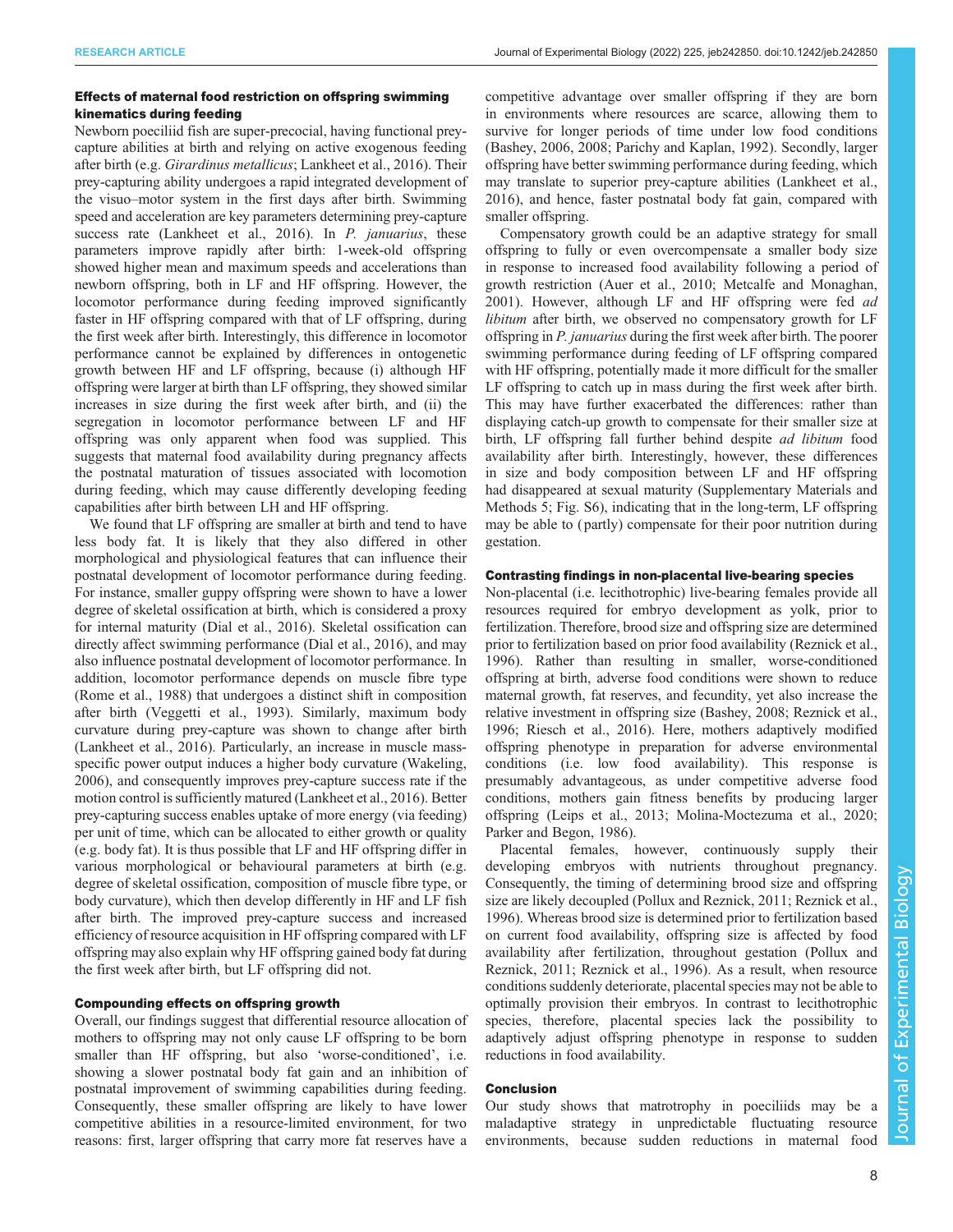<span id="page-8-0"></span>availability during pregnancy result in smaller offspring with slower postnatal body fat gain and an inhibition of postnatal improvement of swimming capabilities during feeding. Future studies should try to explicitly quantify the consequences of maternal food restriction on prey-capture success rate of offspring to better understand the role of compromised postnatal development of locomotion in shaping offspring growth and hence fitness.

#### Acknowledgements

We thank the staff of Carus-ARF for their expert advice and help with husbandry.

#### Competing interests

The authors declare no competing or financial interests.

#### Author contributions

Conceptualization: A.H., M.L., J.L.v.L., B.J.A.P.; Methodology: A.H., M.L., J.B., B.J.A.P.; Software: M.L., J.B.; Validation: M.L.; Formal analysis: A.H., M.L.; Investigation: A.H., M.L., J.B.; Data curation: A.H., M.L., J.B.; Writing - original draft: A.H., B.J.A.P.; Writing - review & editing: M.L., J.B., J.L.v.L., B.J.A.P.; Visualization: A.H.; Supervision: M.L., J.L.v.L., B.J.A.P.; Project administration: B.J.A.P.; Funding acquisition: B.J.A.P.

#### Funding

This work was funded by the Netherlands Organization for Scientific Research grants Schure Beijerinck Popping [SBP2012/61 to B.J.A.P.] and VIDI [864.14.008 to B.J.A.P.]. Open Access funding provided by Wageningen University. Deposited in PMC for immediate release.

#### Data availability

The data and code that support the findings of this study are available from the Dryad Digital Repository (Hagmayer et al., 2022): [https://doi.org/10.5061/dryad.](https://doi.org/10.5061/dryad.rv15dv477) [rv15dv477.](https://doi.org/10.5061/dryad.rv15dv477)

#### References

- Andreata, J. V. [\(2012\). Ictiofauna da lagoa Rodrigo de Freitas, estado do Rio de](https://doi.org/10.4257/oeco.2012.1603.10) Janeiro: Composição e aspectos ecológicos. Oecologia Aust. 16, 467-500. [doi:10.4257/oeco.2012.1603.10](https://doi.org/10.4257/oeco.2012.1603.10)
- [Auer, S. K., Arendt, J. D., Chandramouli, R. and Reznick, D. N.](https://doi.org/10.1111/j.1461-0248.2010.01491.x) (2010). Juvenile [compensatory growth has negative consequences for reproduction in Trinidadian](https://doi.org/10.1111/j.1461-0248.2010.01491.x) guppies (Poecilia reticulata). Ecol. Lett. 13[, 998-1007. doi:10.1111/j.1461-0248.](https://doi.org/10.1111/j.1461-0248.2010.01491.x) [2010.01491.x](https://doi.org/10.1111/j.1461-0248.2010.01491.x)
- Banet, A. I. and Reznick, D. N. [\(2008\). Do placental species abort offspring?](https://doi.org/10.1111/j.1365-2435.2007.01367.x) [Testing an assumption of the Trexler-DeAngelis model.](https://doi.org/10.1111/j.1365-2435.2007.01367.x) Funct. Ecol. 22, 323-331. [doi:10.1111/j.1365-2435.2007.01367.x](https://doi.org/10.1111/j.1365-2435.2007.01367.x)
- [Banet, A. I., Au, A. G. and Reznick, D. N.](https://doi.org/10.1111/j.1558-5646.2010.01059.x) (2010). Is mom in charge? Implications of [resource provisioning on the evolution of the placenta.](https://doi.org/10.1111/j.1558-5646.2010.01059.x) Evolution  $(N. Y)$  64, [3172-3182. doi:10.1111/j.1558-5646.2010.01059.x](https://doi.org/10.1111/j.1558-5646.2010.01059.x)
- Bashey, F. [\(2006\). Cross-generational environmental effects and the evolution of](https://doi.org/10.1111/j.0014-3820.2006.tb01111.x) [offspring size in the Trinidadian Guppy](https://doi.org/10.1111/j.0014-3820.2006.tb01111.x) Poecilia reticulata. Evolution (N. Y) 60, [348-361. doi:10.1111/j.0014-3820.2006.tb01111.x](https://doi.org/10.1111/j.0014-3820.2006.tb01111.x)
- Bashey, F. [\(2008\). Competition as a selective mechanism for larger offspring size in](https://doi.org/10.1111/j.2007.0030-1299.16094.x) guppies. Oikos 117[, 104-113. doi:10.1111/j.2007.0030-1299.16094.x](https://doi.org/10.1111/j.2007.0030-1299.16094.x)
- Boggs, C. L. [\(1992\). Resource allocation: exploring connections between foraging](https://doi.org/10.2307/2390047) and life history. Funct. Ecol. 6[, 508-518. doi:10.2307/2390047](https://doi.org/10.2307/2390047)
- Braendle, C., Heyland, A. and Flatt, T. (2011). Integrating mechanistic and evolutionary analysis of life history variation. In Mechanisms of Life History Evolution (ed. T. Flatt and A. Heyland), pp. 3-10. New York: Oxford University **Press**
- Chick, J. H. and Van Den Avyle, M. J. [\(2000\). Effects of feeding ration on larval](https://doi.org/10.1139/f99-185) [swimming speed and responsiveness to predator attacks: implications for cohort](https://doi.org/10.1139/f99-185) survival. Can. J. Fish. Aquat. Sci. 57[, 106-115. doi:10.1139/f99-185](https://doi.org/10.1139/f99-185)
- [Dial, T. R., Reznick, D. N., Brainerd, E. L. and Marshall, D.](https://doi.org/10.1111/1365-2435.12565) (2016). Effects of [neonatal size on maturity and escape performance in the Trinidadian guppy.](https://doi.org/10.1111/1365-2435.12565) Funct. Ecol. 30[, 943-952. doi:10.1111/1365-2435.12565](https://doi.org/10.1111/1365-2435.12565)
- [Fleuren, M., van Leeuwen, J. L. and Pollux, B. J. A.](https://doi.org/10.1098/rspb.2019.2245) (2019). Superfetation reduces [the negative effects of pregnancy on the fast-start escape performance in live](https://doi.org/10.1098/rspb.2019.2245)bearing fish. Proc. R. Soc. B 286[, 1-9. doi:10.1098/rspb.2019.2245](https://doi.org/10.1098/rspb.2019.2245)

Frith, H. R. (1990). Energetics of fast-starts in northern pike, Esox lucius.

- [Gibb, A. C., Swanson, B. O., Wesp, H., Landels, C. and Liu, C.](https://doi.org/10.1086/498192) (2006). [Development of the escape response in teleost fishes: do ontogenetic changes](https://doi.org/10.1086/498192) enable improved performance? [Physiol. Biochem. Zool. Ecol. Evol. Approaches](https://doi.org/10.1086/498192) 79[, 7-19. doi:10.1086/498192](https://doi.org/10.1086/498192)
- Hadfield, J. D. [\(2010\). MCMC methods for multi-response generalized linear mixed](https://doi.org/10.18637/jss.v033.i02) [models: the MCMCglmm R package.](https://doi.org/10.18637/jss.v033.i02) J. Stat. Softw. 33, 1-22. doi:10.18637/jss. [v033.i02](https://doi.org/10.18637/jss.v033.i02)
- [Hagmayer, A., Lankheet, M., Bijsterbosch, J., van Leeuwen, J. and Pollux, B.](https://doi.org/10.5061/dryad.rv15dv477) [\(2022\). Maternal food restriction during pregnancy affects offspring development](https://doi.org/10.5061/dryad.rv15dv477) [and swimming performance in a placental live-bearing fish.](https://doi.org/10.5061/dryad.rv15dv477) Dryad, Dataset. [doi:10.5061/dryad.rv15dv477](https://doi.org/10.5061/dryad.rv15dv477)
- [Hagmayer, A., Furness, A. I., Reznick, D. N. and Pollux, B. J. A.](https://doi.org/10.1002/ece3.4542) (2018). Maternal [size and body condition predict the amount of post-fertilization maternal](https://doi.org/10.1002/ece3.4542) provisioning in matrotrophic fish. Ecol. Evol. 8[, 12386-12396. doi:10.1002/ece3.](https://doi.org/10.1002/ece3.4542) [4542](https://doi.org/10.1002/ece3.4542)
- [Jørgensen, C., Auer, S. K. and Reznick, D. N.](https://doi.org/10.1086/659622) (2011). A model for optimal offspring [size in fish, including live-bearing and parental effects.](https://doi.org/10.1086/659622) Am. Nat. 177, E119-E135. [doi:10.1086/659622](https://doi.org/10.1086/659622)
- [Lankheet, M. J., Stoffers, T., van Leeuwen, J. L. and Pollux, B. J. A.](https://doi.org/10.1098/rspb.2016.0972) (2016). [Acquired versus innate prey capturing skills in super-precocial live-bearing fish.](https://doi.org/10.1098/rspb.2016.0972) Proc. R. Soc. B Biol. Sci. 283[, 1-9. doi:10.1098/rspb.2016.0972](https://doi.org/10.1098/rspb.2016.0972)
- Leips, J., Rodd, F. H. and Travis, J. [\(2013\). The adaptive significance of population](https://doi.org/10.1002/ece3.509) [differentiation in offspring size of the least killifish,](https://doi.org/10.1002/ece3.509) Heterandria formosa. Ecol. Evol. 3[, 948-960. doi:10.1002/ece3.509](https://doi.org/10.1002/ece3.509)
- [Losos, J. B., Creer, D. A. and Schulte, J. A.](https://doi.org/10.1017/S0952836902001206) (2002). Cautionary comments on the [measurement of maximum locomotor capabilities.](https://doi.org/10.1017/S0952836902001206) J. Zool. 258, 57-61. [doi:10.1017/S0952836902001206](https://doi.org/10.1017/S0952836902001206)
- Lucinda, P. H. F. [\(2005\). Systematics and biogeography of the genus](https://doi.org/10.1590/S1679-62252005000300004) Phalloptychus [Eigenmann, 1907 \(Cyprinodontiformes: Poeciliidae: Poeciliinae\).](https://doi.org/10.1590/S1679-62252005000300004) Neotrop. Ichthyol. 3[, 373-382. doi:10.1590/S1679-62252005000300004](https://doi.org/10.1590/S1679-62252005000300004)
- Luz, J. L., Mangolin, R., Lustosa Esbérard, C. E. and Bergallo, H. de G. (2011). [Morcegos \(Chiroptera\) capturados em lagoas do Parque Nacional da Restinga de](https://doi.org/10.1590/S1676-06032011000400016) [Jurubatiba, Rio de Janeiro, Brasil.](https://doi.org/10.1590/S1676-06032011000400016) Biota Neotrop. 11, 161-168. doi:10.1590/ [S1676-06032011000400016](https://doi.org/10.1590/S1676-06032011000400016)
- Metcalfe, N. B. and Monaghan, P. [\(2001\). Compensation for a bad start: grow](https://doi.org/10.1016/S0169-5347(01)02124-3) now, pay later? Trends Ecol. Evol. 16[, 254-260. doi:10.1016/S0169-](https://doi.org/10.1016/S0169-5347(01)02124-3) [5347\(01\)02124-3](https://doi.org/10.1016/S0169-5347(01)02124-3)
- Molina-Moctezuma, A., Hernández-Rosas, A. L. and Zúñiga-Vega, J. J. (2020). [Resource availability and its effects on mother to embryo nutrient transfer in two](https://doi.org/10.1002/jez.2342) viviparous fish species. [J. Exp. Zool. Part A Ecol. Integr. Physiol.](https://doi.org/10.1002/jez.2342) 333, 181-193. [doi:10.1002/jez.2342](https://doi.org/10.1002/jez.2342)
- Mousseau, T. A. and Fox, C. W. [\(1998a\). The adaptive significance of maternal](https://doi.org/10.1016/S0169-5347(98)01472-4) effects. Trends Ecol. Evol. 13[, 403-407. doi:10.1016/S0169-5347\(98\)01472-4](https://doi.org/10.1016/S0169-5347(98)01472-4)
- Mousseau, T. A. and Fox, C. W. (1998b). Maternal Effects as Adaptations. Oxford: Oxford University Press.
- Parichy, D. M. and Kaplan, R. H. [\(1992\). Maternal effects on offspring growth and](https://doi.org/10.1007/BF00650334) [development depend on environmental quality in the frog](https://doi.org/10.1007/BF00650334) Bombina orientalis. Oecologia 91[, 579-586. doi:10.1007/BF00650334](https://doi.org/10.1007/BF00650334)
- Parker, G. A. and Begon, M. [\(1986\). Optimal egg size and clutch size: effects of](https://doi.org/10.1086/284589) [environment and maternal phenotype.](https://doi.org/10.1086/284589) Am. Nat. 128, 573-592. doi:10.1086/ [284589](https://doi.org/10.1086/284589)
- [Pollux, B. J. A. and Reznick, D. N.](https://doi.org/10.1111/j.1365-2435.2011.01831.x) (2011). Matrotrophy limits a female's ability to [adaptively adjust offspring size and fecundity in fluctuating environments.](https://doi.org/10.1111/j.1365-2435.2011.01831.x) Funct. Ecol. 25[, 747-756. doi:10.1111/j.1365-2435.2011.01831.x](https://doi.org/10.1111/j.1365-2435.2011.01831.x)
- [Pollux, B. J. A., Pires, M. N., Banet, A. I. and Reznick, D. N.](https://doi.org/10.1146/annurev.ecolsys.110308.120209) (2009). Evolution of [placentas in the fish family Poeciliidae: an empirical study of macroevolution.](https://doi.org/10.1146/annurev.ecolsys.110308.120209) Annu. Rev. Ecol. Evol. Syst. 40[, 271-289. doi:10.1146/annurev.ecolsys.110308.](https://doi.org/10.1146/annurev.ecolsys.110308.120209) [120209](https://doi.org/10.1146/annurev.ecolsys.110308.120209)
- [Pollux, B. J. A., Meredith, R. W., Springer, M. S., Garland, T. and Reznick, D. N.](https://doi.org/10.1038/nature13451) [\(2014\). The evolution of the placenta drives a shift in sexual selection in](https://doi.org/10.1038/nature13451) livebearing fish. Nature 513[, 233-236. doi:10.1038/nature13451](https://doi.org/10.1038/nature13451)
- [Reznick, D. N., Callahan, H. and Llauredo, R.](https://doi.org/10.1093/icb/36.2.147) (1996). Maternal effects on offspring quality in Poeciliid fishes. Am. Zool. 36[, 147-156. doi:10.1093/icb/36.2.147](https://doi.org/10.1093/icb/36.2.147)
- [Reznick, D., Mateos, M. and Springer, M. S.](https://doi.org/10.1126/science.1076018) (2002). Independent origins and rapid [evolution of the placenta in the fish genus](https://doi.org/10.1126/science.1076018) Poeciliopsis. Science (80-.) 298, [1018-1020. doi:10.1126/science.1076018](https://doi.org/10.1126/science.1076018)
- [Riesch, R., Reznick, D. N., Plath, M. and Schlupp, I.](https://doi.org/10.1038/srep22968) (2016). Sex-specific local life[history adaptation in surface- and cave-dwelling Atlantic mollies \(](https://doi.org/10.1038/srep22968)Poecilia mexicana). Sci. Rep. 6[, 22968. doi:10.1038/srep22968](https://doi.org/10.1038/srep22968)
- [Rome, L. C., Funke, R. P., McNeill Alexander, R., Lutz, G., Aldridge, H., Scott, F.](https://doi.org/10.1038/335824a0) and Freadman, M. [\(1988\). Why animals have different muscle fibre types.](https://doi.org/10.1038/335824a0) Nature 335[, 824-827. doi:10.1038/335824a0](https://doi.org/10.1038/335824a0)
- [Santi, F., Petry, A. C., Plath, M. and Riesch, R.](https://doi.org/10.1111/jzo.12720) (2020). Phenotypic differentiation in [a heterogeneous environment: morphological and life-history responses to](https://doi.org/10.1111/jzo.12720) [ecological gradients in a livebearing fish.](https://doi.org/10.1111/jzo.12720) J. Zool. 310, 10-23. doi:10.1111/jzo. [12720](https://doi.org/10.1111/jzo.12720)
- Stearns, S. C. (1992). The Evolution of Life Histories. Oxford: Oxford University Press.
- Trexler, J. C. and DeAngelis, D. L. [\(2003\). Resource allocation in offspring](https://doi.org/10.1086/378822) [provisioning: an evaluation of the conditions favoring the evolution of matrotrophy.](https://doi.org/10.1086/378822) Am. Nat. 162[, 574-585. doi:10.1086/378822](https://doi.org/10.1086/378822)
- Van Dyke, J. U. and Griffith, O. W. [\(2018\). Mechanisms of reproductive allocation](https://doi.org/10.1002/jez.2165) [as drivers of developmental plasticity in reptiles.](https://doi.org/10.1002/jez.2165) J. Exp. Zool. Part A Ecol. Integr. Physiol. 329[, 275-286. doi:10.1002/jez.2165](https://doi.org/10.1002/jez.2165)
- [van Noordwijk, A. J. and de Jong, G.](https://doi.org/10.1086/284547) (1986). Acquisition and allocation of [resources: their influence on variation in life history tactics.](https://doi.org/10.1086/284547) Am. Nat. 128, 137-142. [doi:10.1086/284547](https://doi.org/10.1086/284547)